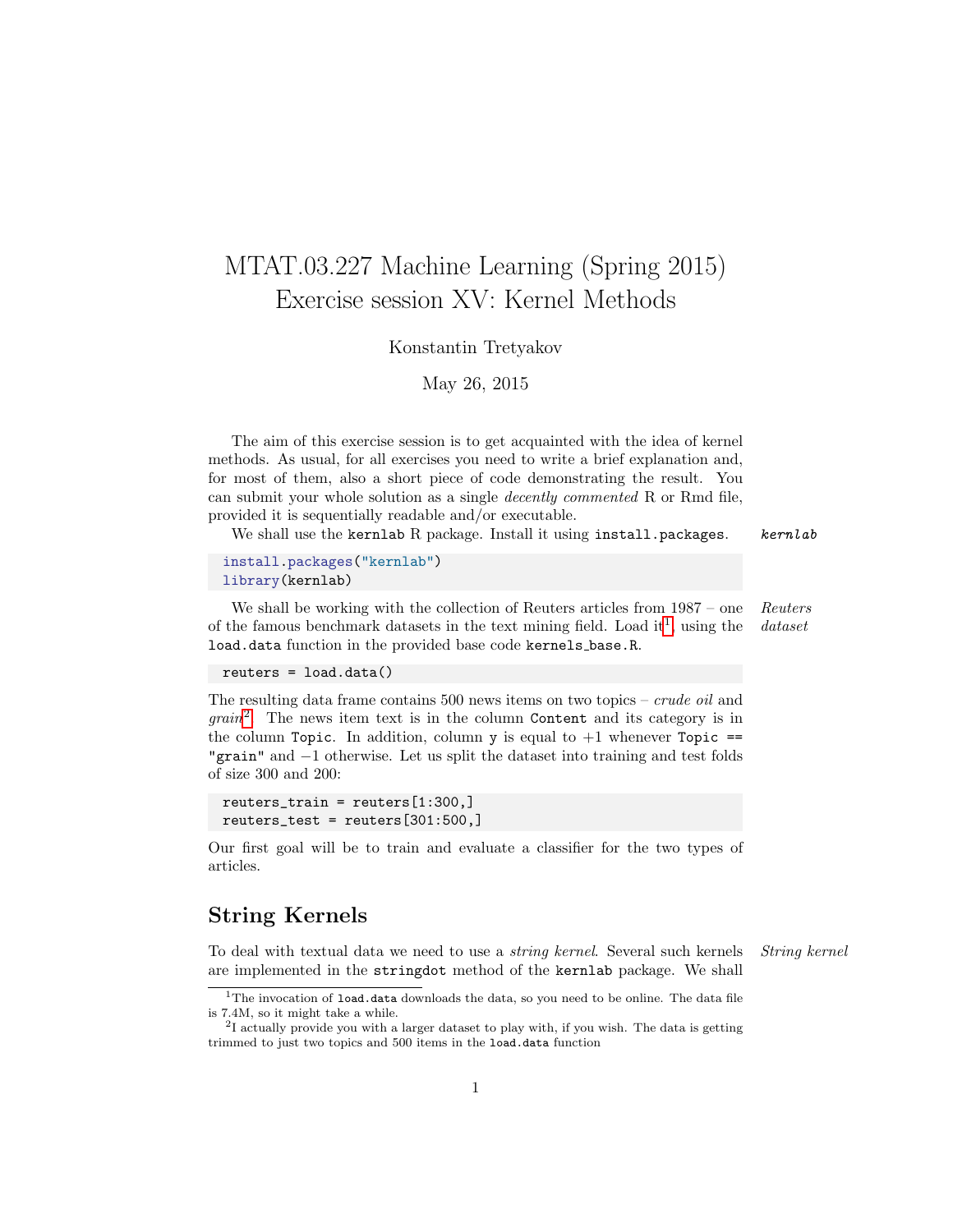use the simplest one – the  $p$ -spectrum kernel. The feature mapping for this kernel represents the string as a multiset of its substrings of length p. E.g. for  $p = 2$  we have

 $\phi$ ("ababc")  $\rightarrow$  {"ab"  $\rightarrow$  2, "ba"  $\rightarrow$  1, "bc"  $\rightarrow$  1, other  $\rightarrow$  0}.

Using the kernlab package, a p-spectrum kernel is created as follows:

k = stringdot("spectrum", length=2, normalized=F)

It can then be applied to pairs of strings:

k("first string", "second string")

We can also compute the complete *kernel matrix* for a list of strings:

 $K =$  kernelMatrix(k, list\_of\_strings)

**Exercise 1\*** (1pt). Study the implementation of the p-spectrum kernel in p-spectrum **kernlab.** Choose a small  $p$  (e.g. 2) and try applying k to strings like 'aa', 'aaa', etc. Does the result correspond to your expectations? If not, guess the reasons for the observed differences and explain.

For most text classification tasks a normalized kernel performs better. A normalized version  $k_{\text{norm}}$  of any kernel k can be obtained as

$$
k_{\text{norm}}(x, y) = \frac{k(x, y)}{\sqrt{k(x, x)k(y, y)}},
$$

but using kernlab it is sufficient to specify<sup>[3](#page-1-0)</sup> normalized=T in stringdot.

**Exercise 2 (0.5pt).** In the following, we shall need two matrices: *Kernel* 

matrices

- The 300 × 300 training kernel matrix **K**, such that  $\mathbf{K}_{(i,j)} = k(\mathbf{x}_i, \mathbf{x}_j)$ , where  $\mathbf{x}_i$  and  $\mathbf{x}_j$  are *i*-th and *j*-th elements of reuters\_train.
- The 300  $\times$  200 train-vs-test kernel matrix  $\mathbf{K}_{\text{test}}$  such that  $\mathbf{K}_{\text{test}(i,j)}$  =  $k(\mathbf{x}_i, \mathbf{x}'_j)$ , where  $\mathbf{x}'_j$  is the j-th element of reuters\_test.

Use stringdot and kernelMatrix to compute those two matrices. Use a normalized 5-spectrum string kernel. Name the corresponding variables K and K\_test.

### Kernel Classification

A kernel classifier is a function of the form:

$$
f(\mathbf{x}) = \sum_{i} \alpha_i k(\mathbf{x}_i, \mathbf{x}) + b
$$

where  $\alpha_i$  is the *dual representation* of the classifier normal **w** in the (possibly high-dimensional) feature space.

<span id="page-1-0"></span><sup>&</sup>lt;sup>3</sup>In fact, it is the default option.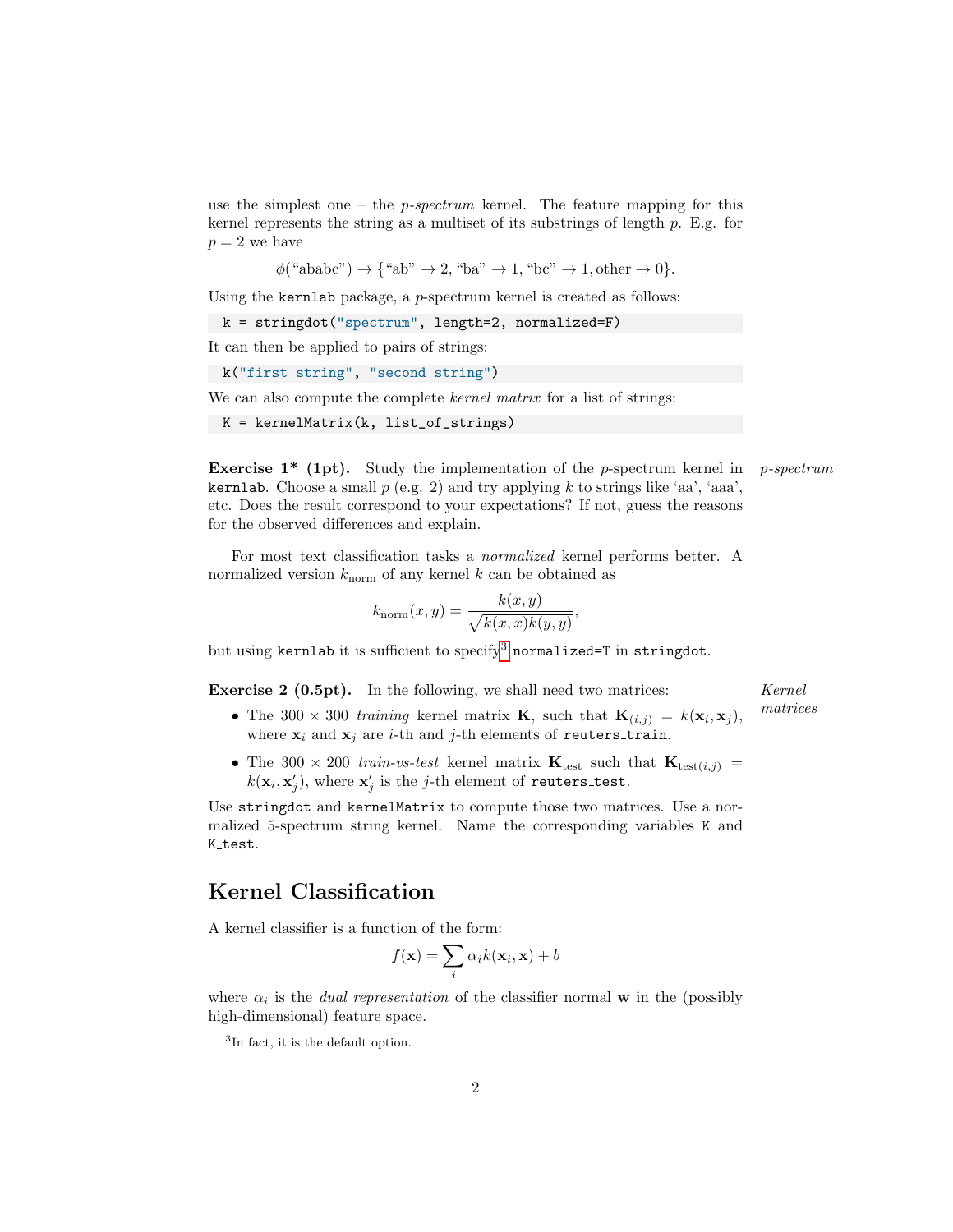Exercise 3 (0.5pt). Suppose you have trained an SVM classifier and obtained Dual the SVM parameters  $\alpha'_i$  from the SVM dual optimization. Are those  $\alpha'_i$  also the *confusion* dual representation of w as defined in the paragraph above?

**Exercise 4 (2pt).** Suppose we trained a kernel classifier on our Kernel reuters train data. Suppose  $b = 0$ ,  $\alpha_1 = 1$ ,  $\alpha_2 = -1$  and all the remaining  $\alpha_i$  classifier values are 0.

- 1. Evaluate the prediction of such classifier on two strings: "eat more corn" and "petroleum".
- 2. Evaluate the prediction of this classifier on all training examples and compute its prediction accuracy on the training set. Hint: make use of the matrix  $K$  you computed recently, don't recompute the kernel values!
- 3. Evaluate the prediction of this classifier on all test examples and compute its prediction accuracy on the test set. Hint: make use of the matrix  $\mathbf{K}_{\text{test}}$ you computed recently.
- 4. In general, suppose you have a "training" kernel K and a kernel-based classifier with parameters  $(\alpha, b)$ , that was trained on this data. Write a matrix expression which computes the predictions of the classifier for all training examples as a single vector.
- 5. Similarly, write a single matrix expression, which computes predictions of the classifier  $(\alpha, b)$  for all test examples as a single vector.

**Exercise 5 (1pt).** The base code kernels base. R provides you with a bare Kernel implementation of the kernelized perceptron algorithm. Some statements are perceptron missing, however. Fix the implementation to have a working algorithm. Then train the algorithm on the training set and evaluate its performance on the test set.

Exercise 6 (1pt). The kernlab package has its own implementation of most ksvm popular kernel methods, and SVM in particular.

- 1. Use the ksvm function with the kernel matrix  $K$  to train an SVM classifier using the chosen kernel.
- 2. Evaluate the performance of the resulting algorithm on the test set. Hint: chances are high you will have troubles if you try to use the predict method to apply the model on the test set. Instead just take the raw alpha values (model@alpha, model@alphaindex) and compute the model predictions manually.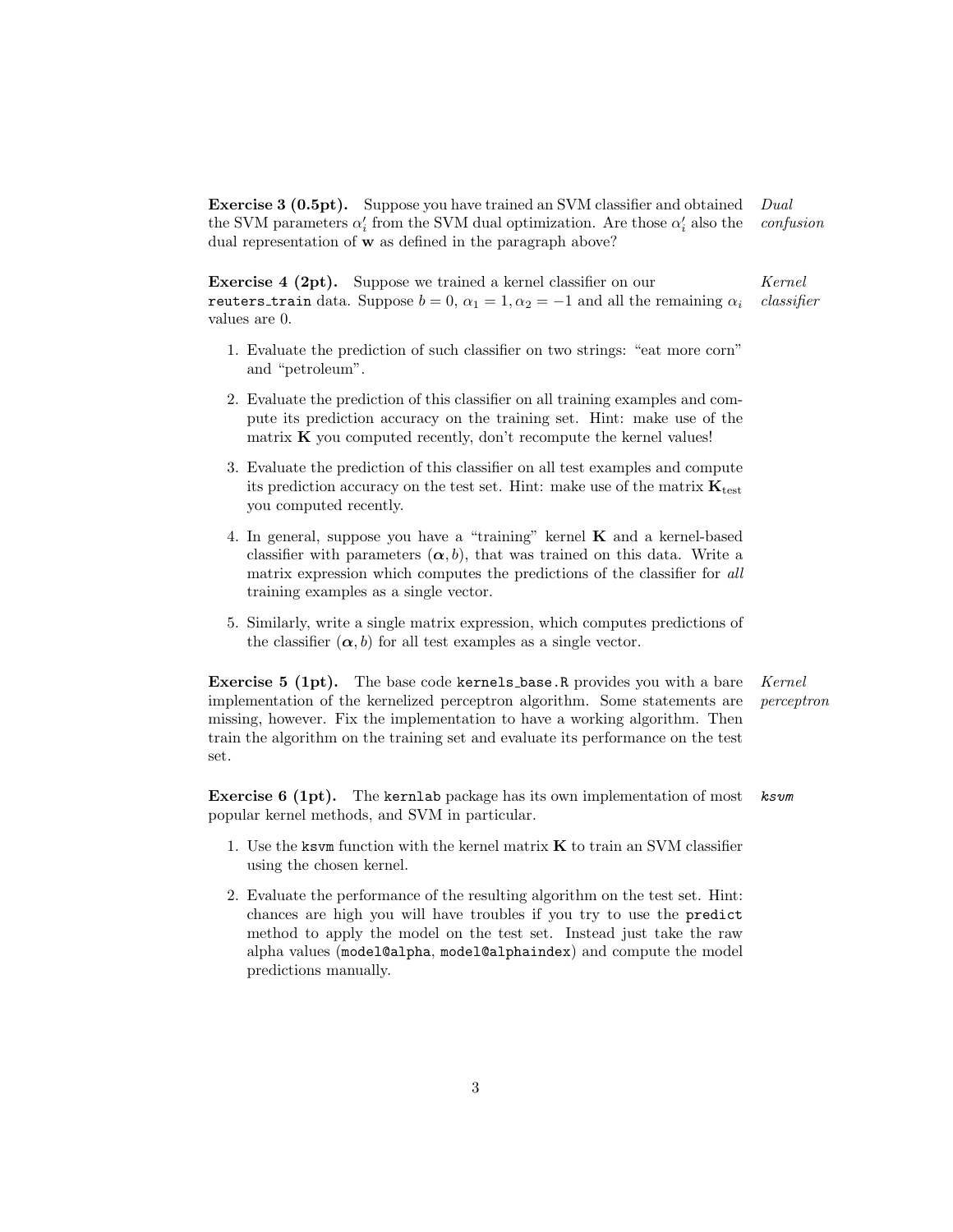Exercise 7 (1pt). An important issue in kernel methods is overfitting. In- Regularization deed, when the feature space is infinite-dimensional, it is easy to achieve perfect performance on any training set which often leads to severe overfitting. This is best seen on a kernelized formulation of ordinary least squares regression.

Derive the kernelized version of ordinary least squares and show that if the kernel is positive definite, it is indeed possible to classify any training set perfectly. An important consequence of this is that you should generally avoid using kernel methods without regularization $4$ 

Hint. The coefficient vector w for the linear regression problem is the leastsquares solution to  $Xw = y$ . Rewrite this condition in dual form by replacing **X** with the higher-dimensional data matrix  $\Xi$  and substituting the dual representation  $\mathbf{w} = \mathbf{\Xi}^T \boldsymbol{\alpha}$  for the weight vector. The positive definiteness of the kernel matrix is equivalent to its invertibility.

## Kernel PCA

Principal Components Analysis (PCA) is a method for finding linear "components" in the data. It typically proceeds as follows:

- 1. First, center<sup>[5](#page-3-1)</sup> the data matrix  $X$ .
- 2. Solve  $X^T Xv = \lambda v$  for v (by finding the eigenvalues of  $X^T X$ ).
- 3. Project the data onto the largest eigenvalue(s):  $\mathbf{p} = \mathbf{X}\mathbf{v}$ .

As all linear methods, PCA may be performed in the higher-dimensional feature space using only the dual representation. This allows to extract nonobvious non-linear patterns from the data as well provide nice visualizations.

To kernelize  $PCA<sup>6</sup>$  $PCA<sup>6</sup>$  $PCA<sup>6</sup>$  we denote the hypothetical high-dimensional data matrix  $\phi(\mathbf{X})$  by  $\Xi$ . We shall be looking for linear component **v** in that space by solving

$$
\mathbf{\Xi}^T \mathbf{\Xi} \mathbf{v} = \lambda \mathbf{v}.
$$

However, instead of working directly with  $\bf{v}$  we substitute its dual representation  $\mathbf{v} = \mathbf{\Xi}^T \boldsymbol{\alpha}$ . Then,

$$
\Xi^T \Xi \mathbf{v} = \lambda \mathbf{v},
$$

$$
\Xi^T \Xi \Xi^T \alpha = \lambda \Xi^T \alpha,
$$

$$
\Xi \Xi^T \Xi \Xi^T \alpha = \lambda \Xi \Xi^T \alpha,
$$

$$
\mathbf{KK}\alpha = \lambda \mathbf{K}\alpha,
$$

$$
\mathbf{K}\alpha = \lambda \alpha.
$$

<span id="page-3-0"></span><sup>4</sup>However, as we have just seen in the perceptron example, they can sometimes work well none the less despite the lack of regularization. It is also customary to close eyes on the regularization issue when performing unsupervised learning, as we do in the following section. <sup>5</sup>By the way, PCA often works fine even without centering.

<span id="page-3-1"></span>

<span id="page-3-2"></span> $6$ This is not the most formally rigorous derivation, but it's correct none the less.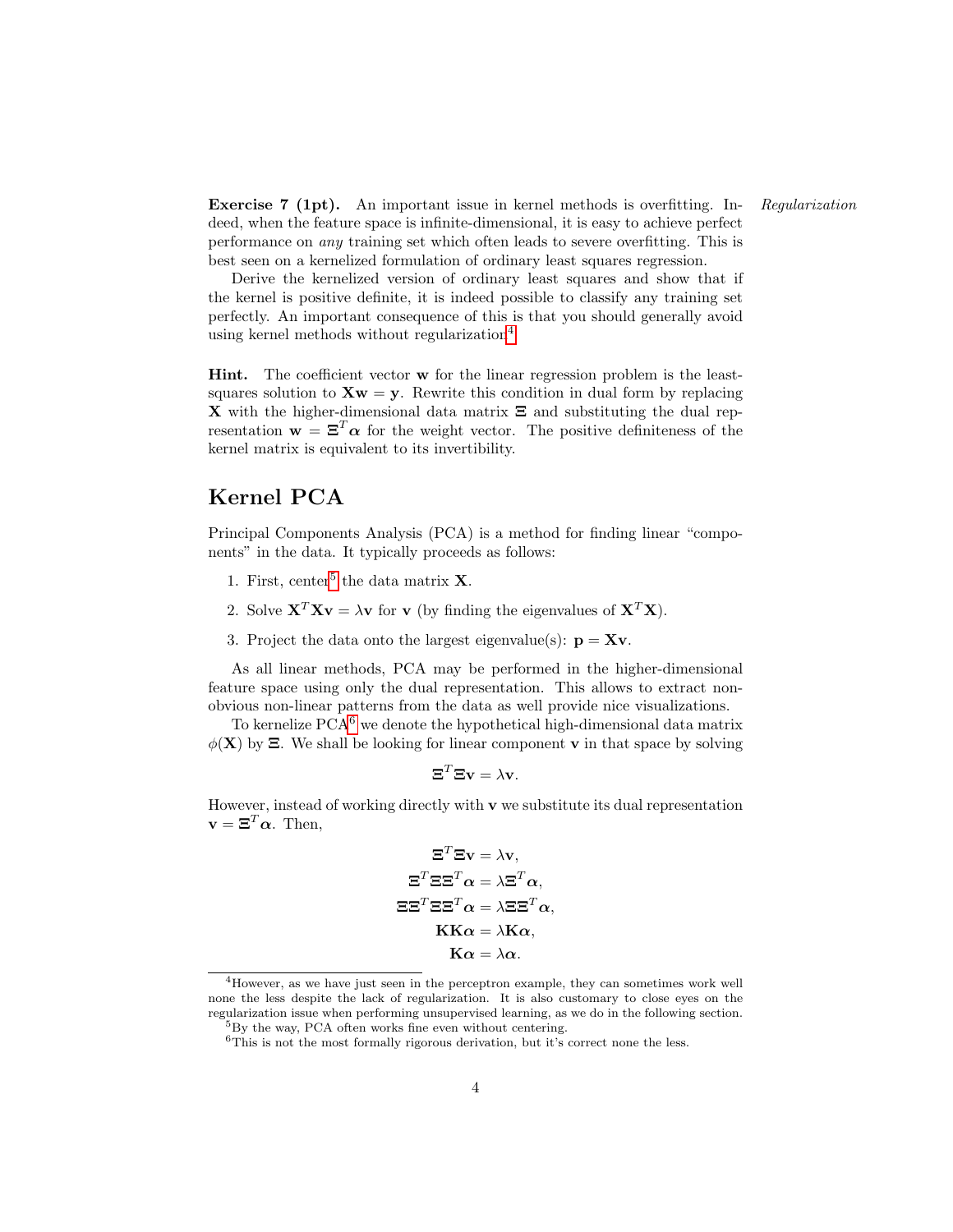The last operation is obviously legal if  $\bf{K}$  is positive definite (and thus invertible). Using some careful math it is possible to show that it works out for positive semidefinite  $\bf{K}$  as well.

Consequently, dual representations of pricipal components are simply the eigenvectors of the kernel matrix.

The projection of the training data to the corresponding eigenvalue is:

$$
\mathbf{p} = \mathbf{\Xi}\mathbf{v} = \mathbf{\Xi}\mathbf{\Xi}^T\boldsymbol{\alpha} = \mathbf{K}\boldsymbol{\alpha} = \lambda\boldsymbol{\alpha}.
$$

Thus, the Kernel PCA algorithm is:

- 1. Center the kernel K.
- 2. Solve  $\mathbf{K}\alpha = \lambda \alpha$  (by finding the eigenvalues of **K**).
- 3. Project the training data onto the largest eigenvalue(s):  $\mathbf{p} = \lambda \alpha$ .

Exercise 8 (2pt). Implement Kernel PCA on the Reuters data and visualize Kernel PCA the two largest principal components.

#### Hints.

1. Kernel centering:

$$
\mathbf{K}_{\text{cent}} = \mathbf{K} - \frac{1}{n} \mathbf{1} \mathbf{1}^T \mathbf{K} - \frac{1}{n} \mathbf{K} \mathbf{1} \mathbf{1}^T + \frac{1}{n^2} \mathbf{1} \mathbf{1}^T \mathbf{K} \mathbf{1} \mathbf{1}^T.
$$

2. Eigenvalue decomposition:

 $e = eigen(K)$  # The largest eigenvector is in e\$vectors[,1]

- 3. For the purposes of visualization you can ignore the multiplication by  $\lambda$ .
- 4. For a nicer picture, don't forget to color the points according to their class:

plot(<pc1>, <pc2>, col=reuters\_train\$Topic)

Exercise 9 (1pt). Naturally, Kernel PCA is implemented in kernlab. Use kpca the kpca function and visualize the two largest principal components. Do you get the same picture?

Exercise 10 (1pt). We have just seen the use of Kernel PCA to visualize Nonlinear non-numeric data, but this is not the only exciting feature of KPCA. More PCA importantly, KPCA is capable of discerning nonlinear components. To see that, load the dataset produced by the circle.data function in the base code:

```
data = circle.data()
plot(data$x, data$y, col=data$c)
```
Then apply KPCA to this dataset (use the default rbfdot kernel) and visualize the transformed points.